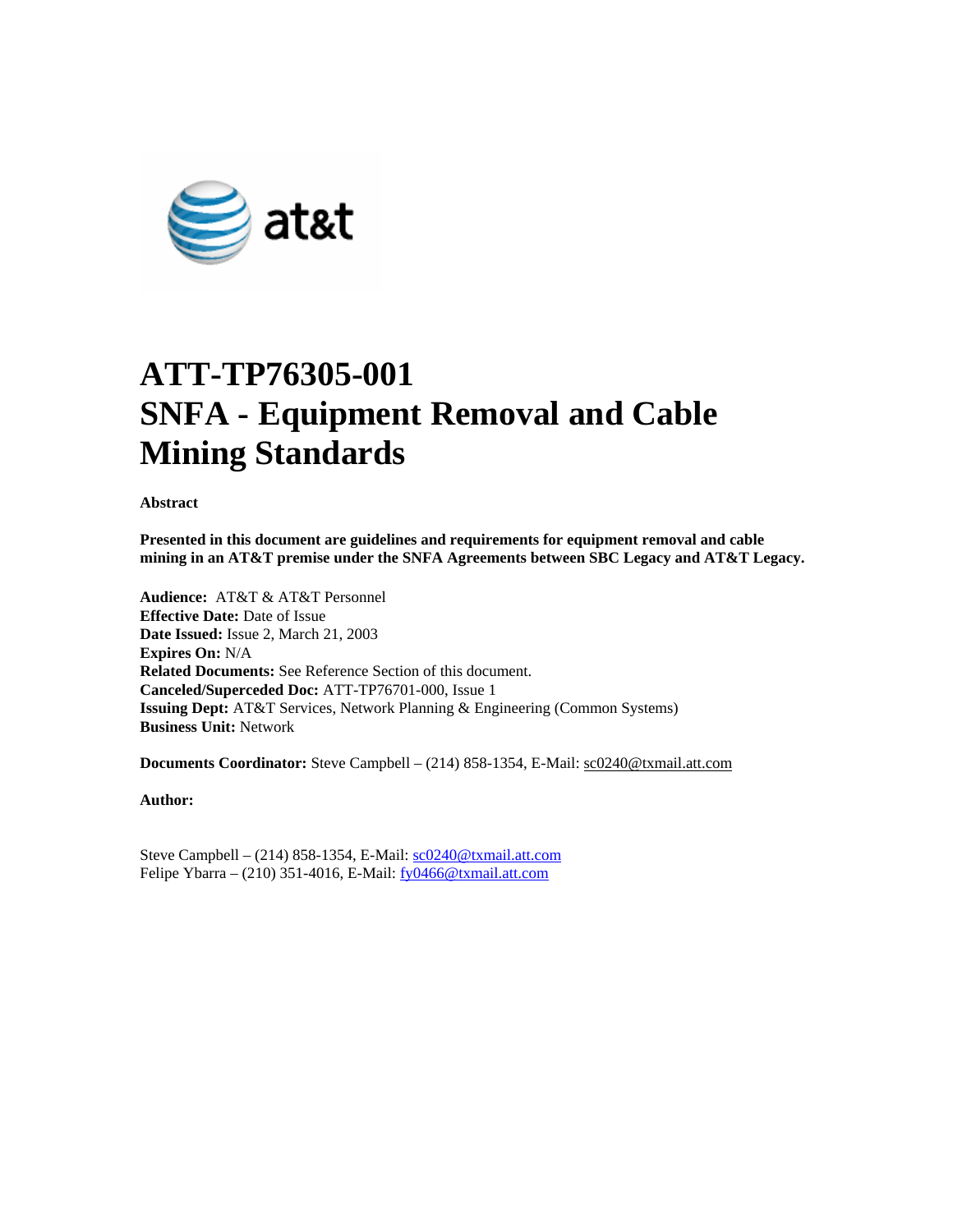# **Table of Contents**

| $\mathbf{1}$ . |  |
|----------------|--|
| 2.             |  |
| 3.             |  |
|                |  |
| $\mathbf{4}$   |  |
| 5.             |  |
| 6.             |  |
| 7.             |  |
| 8.             |  |
| 9.             |  |
| 10.            |  |
| 11.            |  |
|                |  |
|                |  |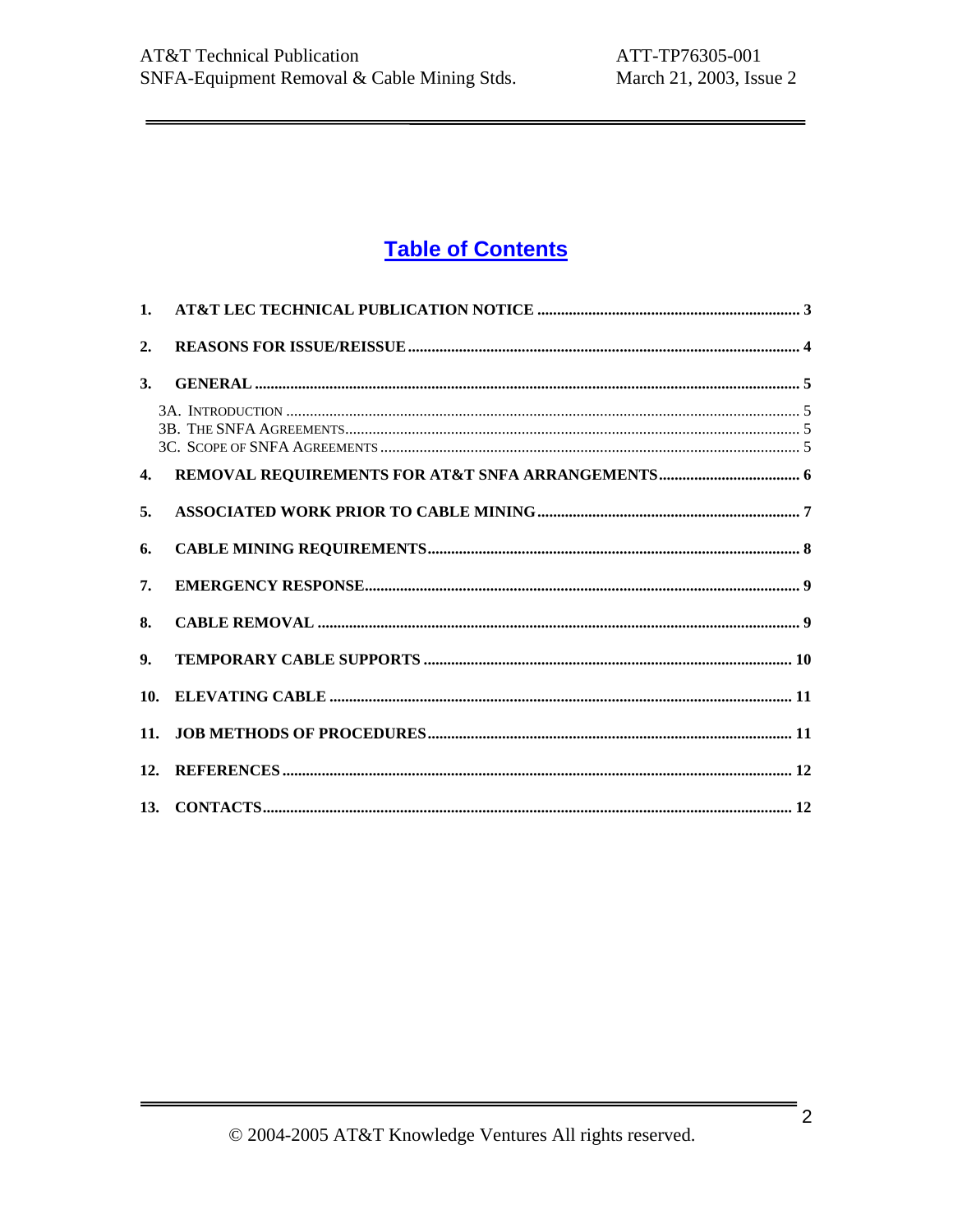# **1. AT&T LEC Technical Publication Notice**

This Technical Publication is published by the AT&T Local Exchange Carriers (AT&T LEC) as a guide for all AT&T vendors performing cable and equipment removals under the SNFA Agreement within an AT&T Central Office.

AT&T LEC reserves the right to revise this Technical Publication for any reason, including, but not limited to, conformity with criteria or standards promulgated by governmental or regulatory agencies; utilization of advances in the state of the technical arts; or to reflect changes in the services described or referred to herein.

In performing services hereunder, the AT&T vendor agrees to limit its activities to those necessary and essential to performing such services, to not interfere with or misuse any non-AT&T LEC equipment or facilities on or adjacent to the AT&T LEC's facilities, to refrain from in any manner accessing customer lines to which customer has access and to indemnify and hold harmless the AT&T LEC for any inappropriate use of material or information.

**© 2004-2005 AT&T Knowledge Ventures All rights reserved.**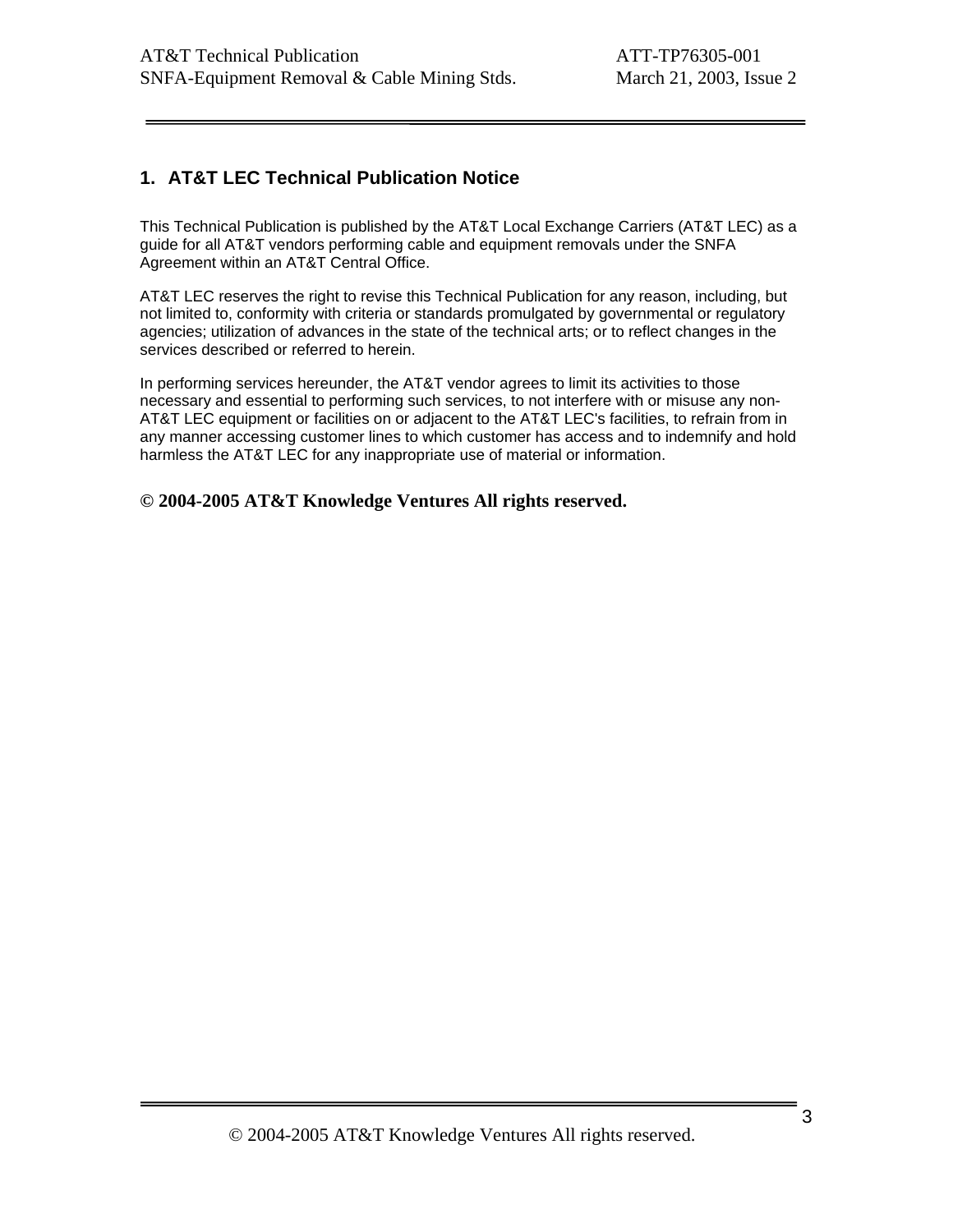### **2. Reasons for Issue/Reissue**

Issue 2, Cancel ATT-TP76701-000, Issue 1 and re-issue as ATT-TP76305-001, Issue 2

Issue 2, Section 8, paragraph 8A; added reference to cable wedges.

Issue 2, Section 8, paragraph 8C; changed symbol from 400 FT<sup>2</sup> to 400 SQ. FT.

Issue 2, Section 8, paragraph 8H; added reference on dead cable protection.

Issue 2, Section 11, Heat Scanning; section deleted.

Issue 2, Sections 11-14; renumbered.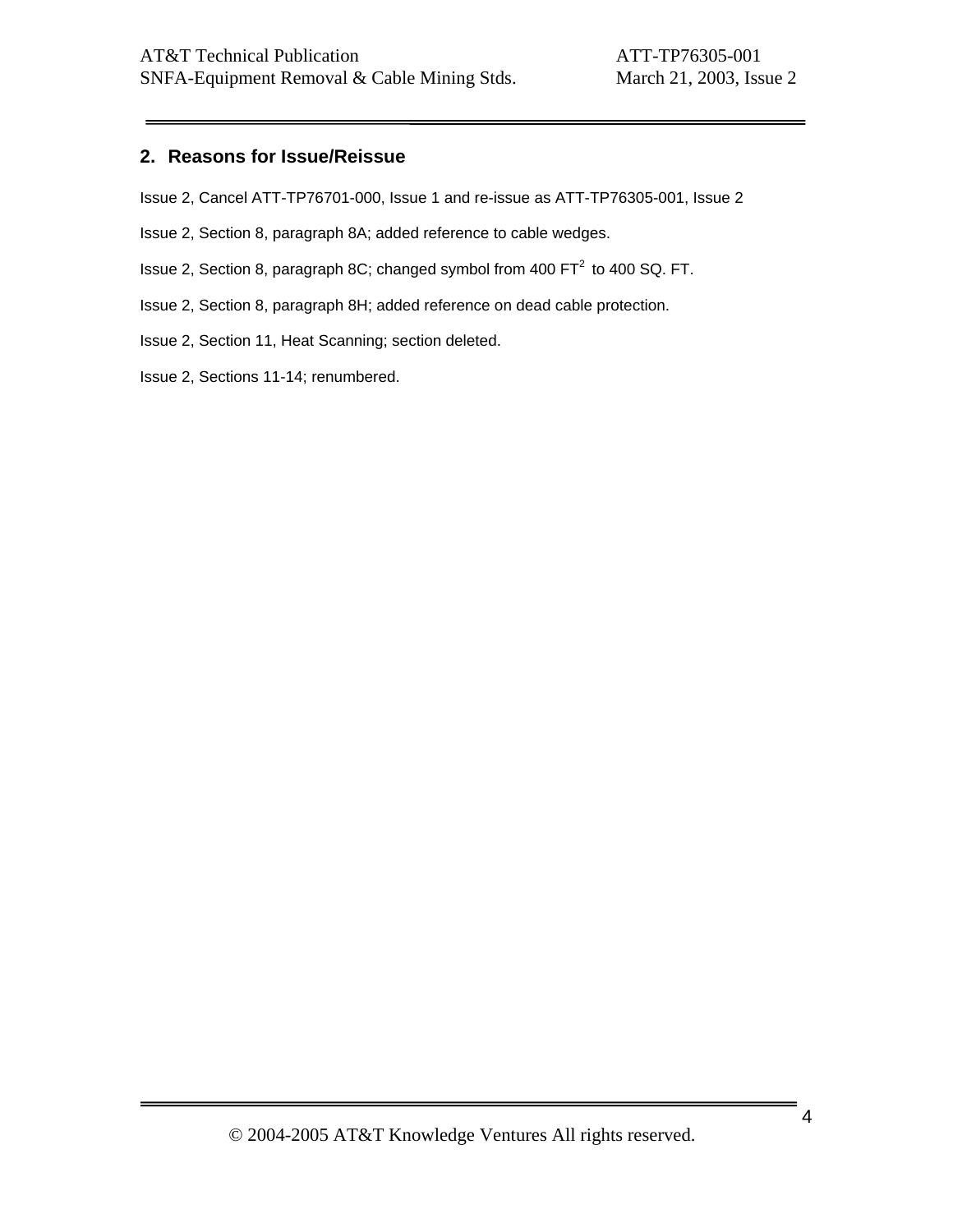# **3. General**

#### **3A. Introduction**

The primary audience for this document is AT&T personnel. This Technical Publication document may be found on the Extranet Web Site https://ebiznet.sbc.com/comsysalarms/ and provides for Equipment Removal and Cable Mining Procedures in the following Incumbent Local Exchange Carriers, henceforth referred to as **AT&T**:

**AT&T-Southern New England Telephone** (Connecticut) **AT&T-West** (California, Nevada)

**AT&T-Southwest** (Missouri, Texas, Arkansas, Oklahoma, Kansas) **AT&T-Midwest** (Illinois, Wisconsin, Indiana, Ohio, Michigan)

#### **3B. The SNFA Agreements**

The Shared Network Facility Agreements (SNFA) dated January 1, 1984, was entered into by **AT&T** Bell Operating Companies (BOCs, known today as Incumbent Local Exchange Carriers ILECs) and American Telephone and Telegraph Company (AT&T) at divestiture, which expires December 31, 2003. This only applies to the SNFA floor space lease Agreements and not to Condo Agreements where both parties have common area and joint ownership of the floors within an AT&T building. The Agreements allowed **AT&T** BOCs and AT&T to share multifunction facilities listed below through leasing arrangements.

- Switching facilities and equipment power
- Cable transmission facilities and structures
- Central Office circuit and carrier equipment and radio transmission equipment
- Operator services work centers, systems and services
- Land, buildings, self-supporting towers and distributing frames
- Operation Centers and Support Systems

#### **3C. Scope of SNFA Agreements**

The magnitude of cable mining and equipment removal by AT&T within **AT&T** premises is expected to be minimal and assumed to be around one per Local Access Transport Area (LATA) or Metropolitan Serving Area (MSA).

This document provides the course of action for removal of cable transmission facilities and structures, Central Office circuit, carrier equipment, and radio transmission equipment within the SNFA Arrangements at **AT&T** premises. This work must be completed by AT&T prior to **December 31, 2003**, unless a subsequent hold over agreement per site is made between **SBC Legacy** and AT&T Legacy.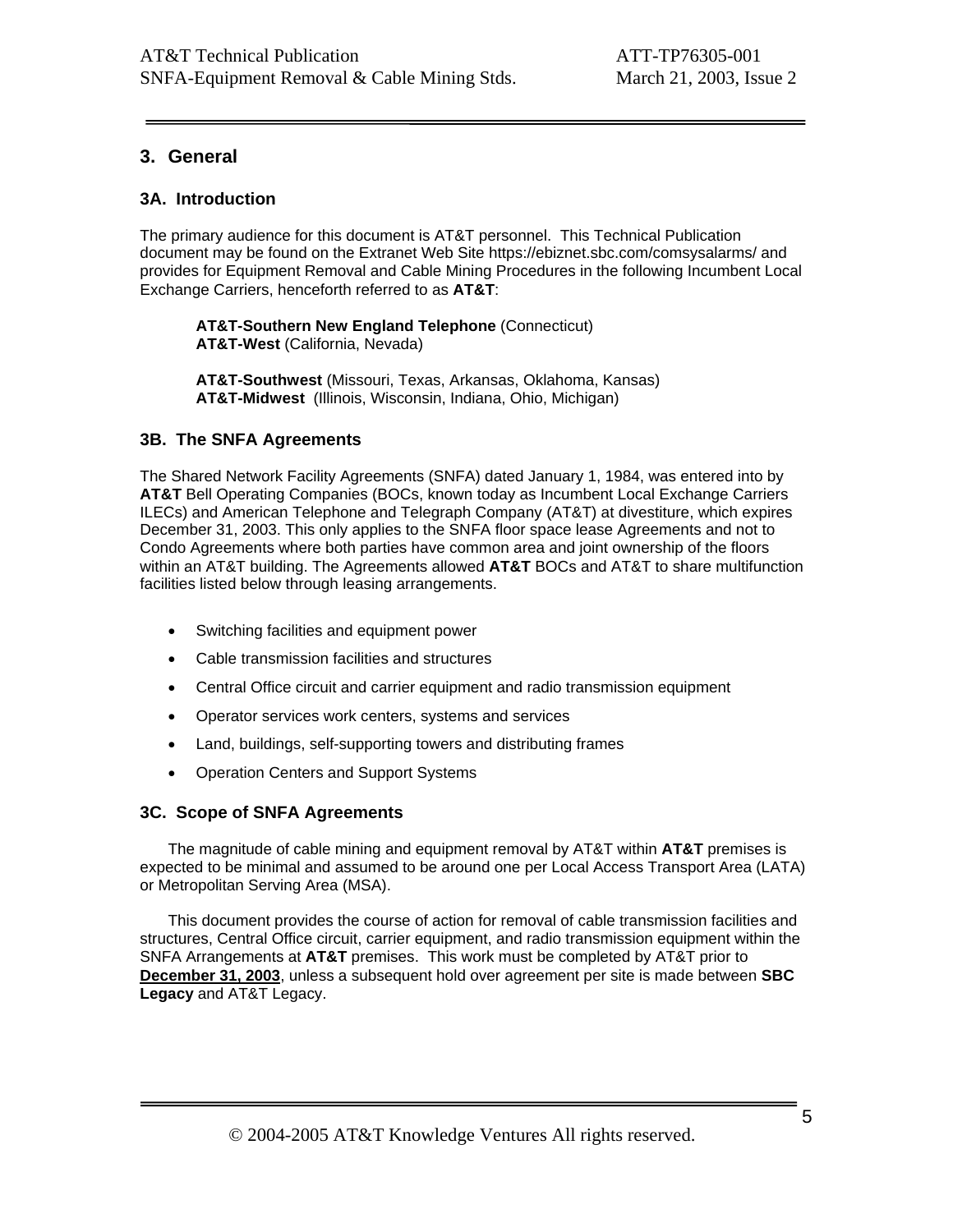# **4. Removal Requirements for AT&T SNFA Arrangements**

This document provides guidelines and requirements to be followed before, during, and after equipment removals and cable mining projects. All work performed by AT&T will follow the Safety Standards TP76200, Equipment Removal and Cable Mining requirements within TP76300MP and Network Facilities Cable Mining Guidelines and Requirements BSP 800-003-200MP Issue B, August 2002, or ATT-TP76305-000.

(Contact: Phillip Gauntt, 214-858-2956)

- System Cables cables that are between equipment bays or power plants where both ends are owned by AT&T. System cables are generally the only cables on the rack and sometimes will go through horizontal and vertical penetrations. These cables should be completely mined out by AT&T. Unverified cabling may necessitate leaving partial cable racking, otherwise **all cable racking and framing will be removed by AT&T unless it can support future AT&T requirements**. The penetrations should be fire stopped to meet the current standards provided TP76300MP.
- Transport Cables cables that are between AT&T and **SBC Legacy** equipment. These cables should be mined back to the **'meet point'**. The **'meet point'** is defined as where AT&T leased space ends and **AT&T** floor space begins. **These cables should be capped and labeled to indicate their termination points by AT&T**. All transport cables remaining past the 'meet point' in an **AT&T** premise will be mined at the discretion and expense of **AT&T**.
- AT&T will remove Digital Radio Coax cables, dishes, antennas, conduits and mountings when applicable.
- AT&T will remove all equipment panels, cabinets, bays and related systems.
- AT&T will remove any remote monitoring and/or control systems that are located outside of AT&T areas (I.E. Fiber Cable Monitor in Cable Vault).
- AT&T will remove the Outside Plant fiber cables back to the cable vault, tag, dress and coil the cable on the interior wall within the cable vault until further arrangements cab be made to remove the Outside Plant fiber cables between the cable vault and the nearest manhole.
- AT&T will remove all general equipment such as desks, chairs, cabinets, tables, work stations, etc.
- Cable rack and structural support AT&T will remove auxiliary framing, equipment lighting and cables within the AT&T area. **The cable rack and structural support will be removed by AT&T unless it can support future AT&T requirements**. The iron work will only be removed to the extent that it does not risk any of the iron work and cable rack that must be left in place to support cable that will not be mined by AT&T.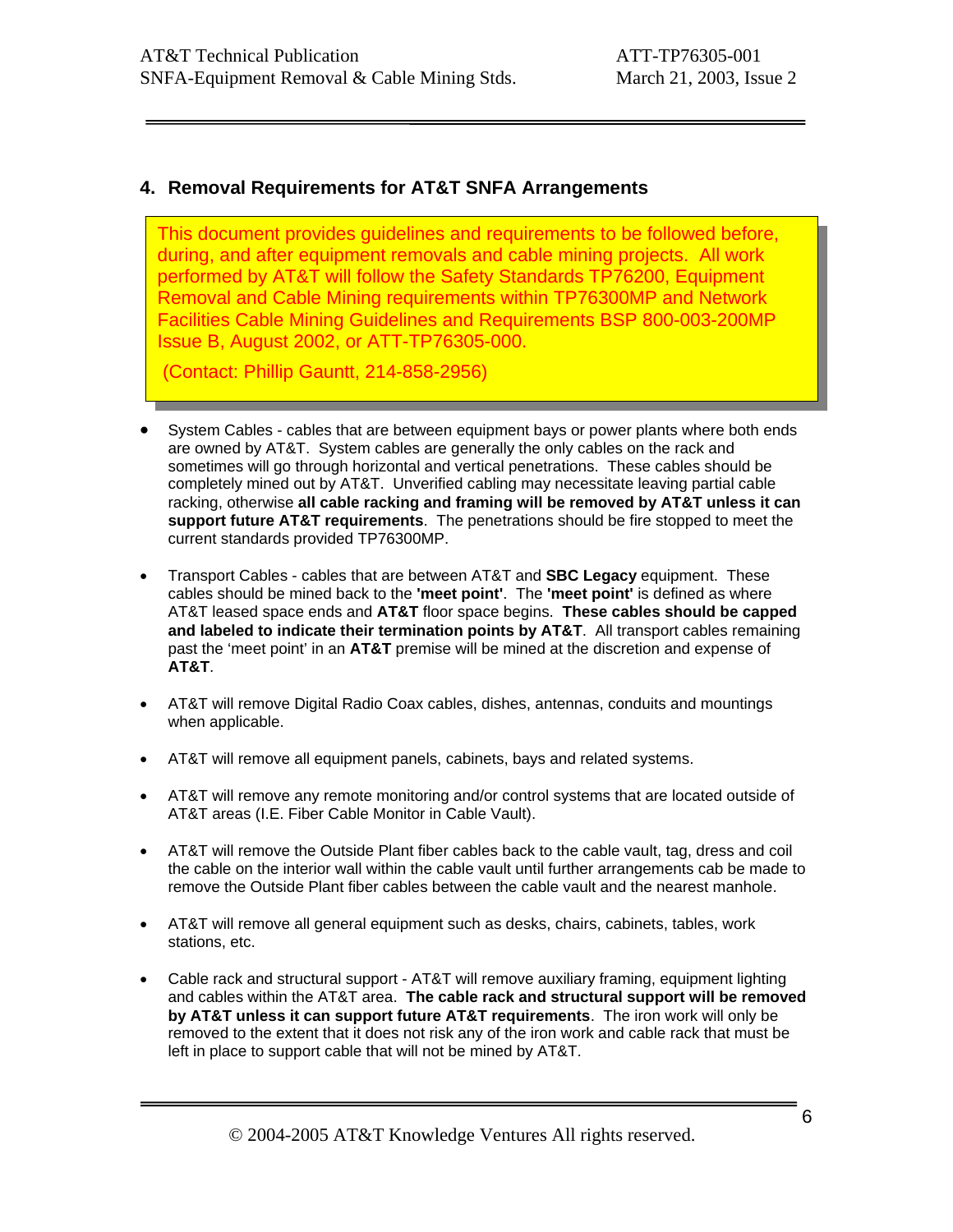- AC Commercial Service The AC service feeding the power plants will be mined back to the nearest protected disconnect point by AT&T. A protected disconnect point is a circuit breaker, fused breaker, or disconnect switch.
- Building Lighting AC electrical service feeding equipment/aisle lighting will be mined back to the nearest circuit of fused breaker by AT&T. Where all lighting removed is associated with AT&T equipment and racking, one light fixture per building bay will be restored/installed. Minimum occupancy safety lighting of one-foot candle per square foot must be maintained.
- HVAC Service Air ducts attached to AT&T equipment and racking will be removed back to the nearest branch duct. Opening left in branch will be restored with diffusers or cover plates by AT&T.
- Building Elements All building elements (building lighting, electrical panels, HVAC air ducts, environmental controls, ground bars, etc.) will remain in place.
- Bay/Cabinet Removals All floor anchors will be cut off flush with the floor and filled with epoxy or other suitable filler per TP76300.
- Raised Floor Areas AT&T will remove all cables under the floor and fire stop any required penetrations. AT&T will leave existing walls, doors and raised floor intact.

### **5. Associated Work Prior to Cable Mining**

5A. The following activities shall be completed by AT&T prior to the start of any cable mining activity in an **AT&T** premise and in accordance with TP76200:

5A.1 The appropriate Site Manager, Switching Control Center (SCC) and T-Carrier Restoration Control Center (TRCC) shall be notified of the project. The operational condition of the office alarm and smoke detection systems shall be verified. Any defects in the smoke detection and fire alarm reporting equipment shall be corrected prior to the actual start of cable mining by **AT&T**.

5A.2 On site emergency response equipment such as portable fire extinguishers, fire shutters, fire doors, and exhaust fans shall be inspected and determined to be in sufficient quantity and in good working order.

5A.3 In the areas where cable mining will occur, unique identifiers shall be affixed to all building columns and cable holes not having them. This will facilitate referencing building locations during the course of the cable-mining job. The unique identifiers used shall be those appearing on the office floor plan drawing.

5A.4 A complete set of full size office floor and cable plan drawings shall be provided to the cable-mining contractor so the contractor can develop a job Method of Procedure (MOP) and track job progress.

5A.5 A walk-through of the office shall be conducted to determine if there are any matters that need to be taken care of before cable mining begins. This walk-through shall include the building site manager, and representatives of AT&T associated with the project. Particular attention shall be given to the following:

5A.5a Dust, sound, or work barrier requirements. It shall be determined in advance where protective barriers will be required, and who will provide them. Barriers shall be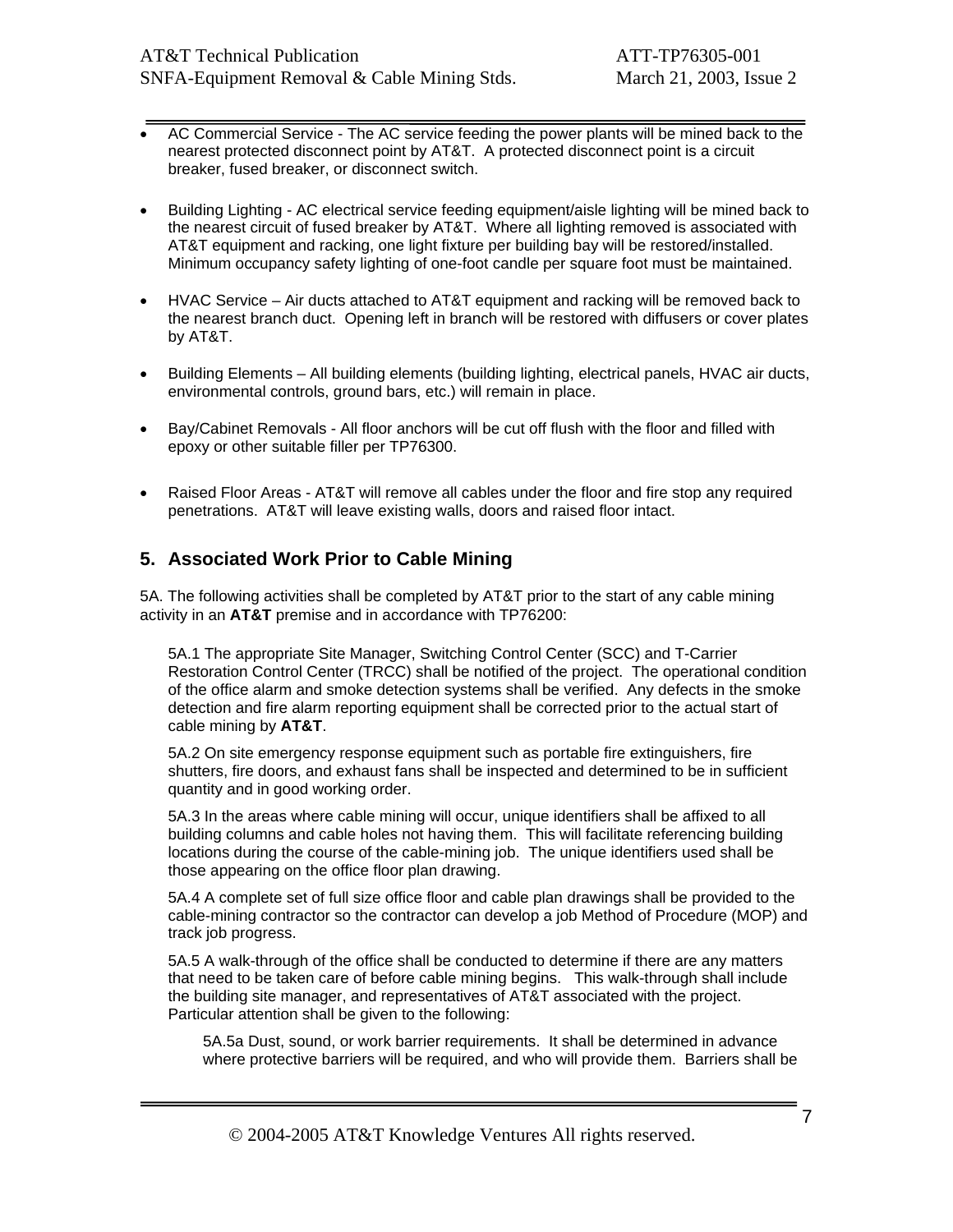constructed using fire retardant materials, or materials treated with a fire retardant agent.

5A.5b Identifying cable that is connected to out-of-service equipment and apparatus (such as distributing frame terminal blocks) that will be a part of the cable-mining project. Such equipment or apparatus and cabling to be removed shall be conspicuously identified with colored labels or tape.

5A.5c The need for a single line diagram of the office DC powers distribution system if one is not currently available and posted. These diagrams (one for each floor on which cable mining will occur) will be used to identify power fuse and load locations should an arcing fault or cable rack fire occur during the course of the cable mining job. Office single line diagrams may be created in draft form using the office record drawings obtained for the cable-mining vendor, and converted to official office records at the completion of the cable-mining project.

5A.5d The logistics for managing removed cable during the cable mining project.

5A.5e Any office conditions that may influence job sequencing such as areas that must or should be mined first, and any time-of-day working restrictions.

5A.5f Emergency response procedures shall be reviewed, and rehearsed if appropriate, with cable mining vendor employees and with **AT&T** employees that may be asked to assist should an emergency arise. This review shall cover in detail the responsibilities and expectations of the cable mining vendor should an emergency condition arise. The review will include emergency fuse removal procedures, equipment restorations, and the emergency phone numbers of the local fire department, Local Field Operations (LFO), Central Office Equipment Engineer, Maintenance Engineer, Power Maintenance Supervisor, and the Network Operation Center (NOC).

5A.5g An office cable rack survey shall be performed to eliminate as many potentially hazardous cable conditions as possible.

5A.5h The NOC shall be notified at job start and instructed to summons the fire department if any fire or smoke alarms are received after that date.

5A.6 **AT&T** agrees that they are responsible for asbestos found in **AT&T** premises. **AT&T** will have the AT&T areas tested for asbestos; **AT&T** will provide AT&T a copy of the test results for the AT&T areas. If the tests are positive, the AT&T removal vendor will be notified to use extreme care during the removal. If any floor tiles are damaged during equipment removal, the removal vendor is to notify **AT&T** for evaluation and containment. AT&T will have all hazardous materials that reside within their equipment removed, per AT&T Environmental Health and Safety requirements.

### **6. Cable Mining Requirements**

**DANGER:** Follow instructions provided in Network Facilities Cable Mining Guidelines and Requirements, BSP 800-003-200MP Issue B, August 2002 or ATT-TP76305-000.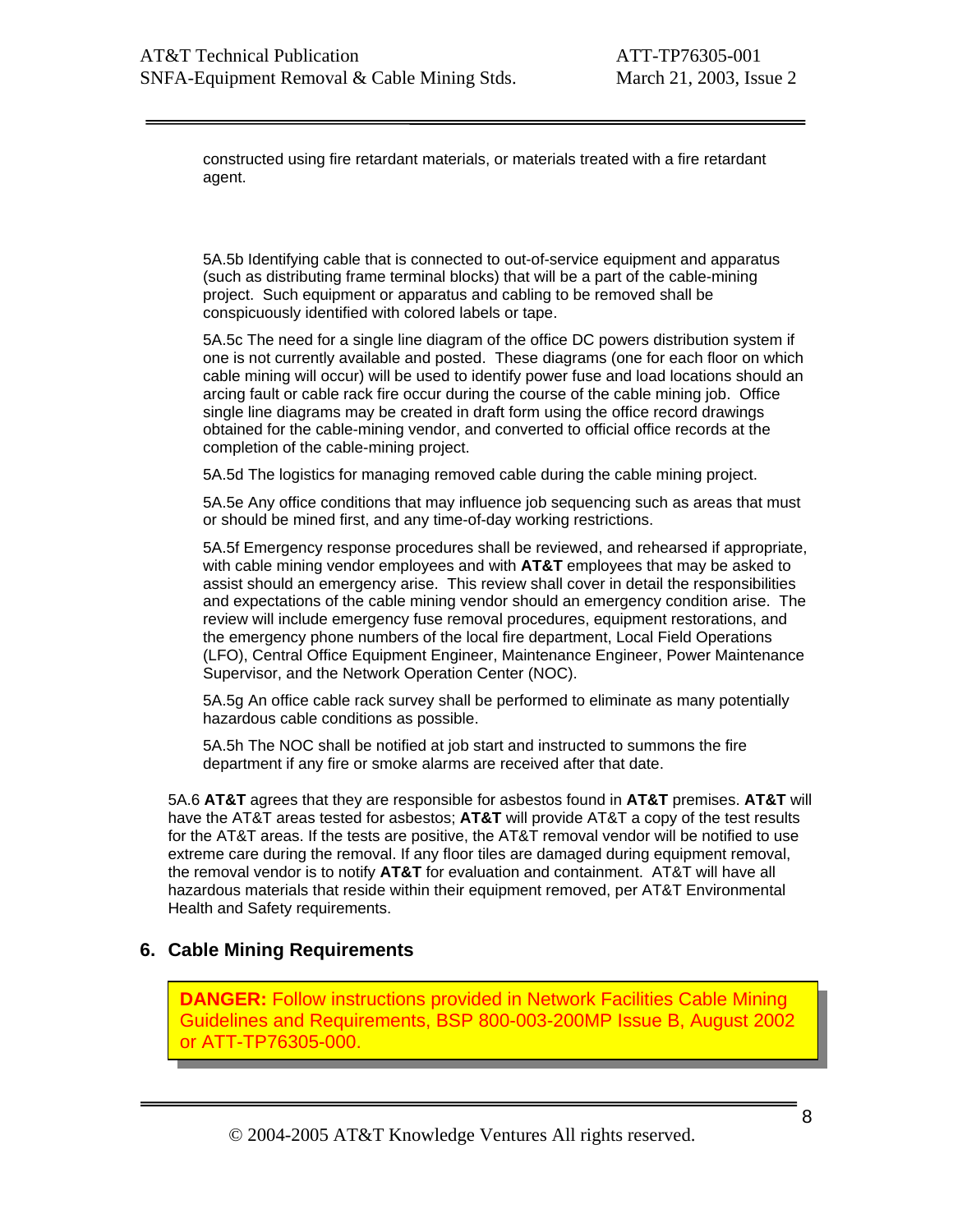6A. The AT&T cable-mining vendor shall immediately bring the following conditions to the attention of AT&T for mitigation during the course of cable mining:

6A.1 Observation of sparks, ashes or other signs of arcing

6A.2 Encounters with cables that are warm to the touch

6A.3 Subsequent discoveries of AC distribution cable on cable racks with other cable

6B. An integral part of the cable mining operation is the redressing and protection of in-service cable and wire on office cable racks after dead cables have been capped or removed. All cables that are disturbed during the cable mining process shall be redressed to office cable racks and protected from subsequent abrasion in accordance with TP76300MP. All damaged cables encountered during cable mining shall be repaired prior to restoration to office cable racks.

6C. The physical relationship of power cables to one another shall be maintained during the cable mining process so that the pairing of battery and battery returns is not compromised.

6D. Interim cable staging areas shall be established and appropriately identified for scrap cable collection containers. Cable staging areas shall be as remote as possible from equipment and overhead power cable racks. Cable collection containers shall not be placed in building egress passageways. Staged cable shall be removed from the office at the end of the day a cable collection container becomes full. AT&T cannot stage removed equipment/material in Common areas, Freight areas or Loading Dock. AT&T will ensure that the equipment egress routes are protected during equipment removal.

6E. AT&T will fire stop cable holes in accordance with TP76300MP. The required type and amount of cable hole fire stopping materials shall be on site before mining cable from holes in building floors or fire rated walls.

6F. All office cable racks that are empty at the end of the cable mining job shall be removed by AT&T cable mining vendor as part of the cable mining project **unless it can support future AT&T requirements**.

### **7. Emergency Response**

7A. An **AT&T** inspector or employee familiar with emergency response procedures should be on site during all phases of cable mining activity.

7B. The AT&T Supervisor of the cable-mining contractor shall become familiar with the single line diagram of the office DC power system(s) prior to engaging into the mining job.

7C. The loads and sources of any in-service power cable that is intermixed with cable to be mined shall be identified to the extent possible.

### **8. Cable Removal**

DANGER: Follow instructions provided in Network Facilities Cable Mining Guidelines and Requirements, BSP 800-003-200MP Issue B, August 2002 or ATT-TP76305-000.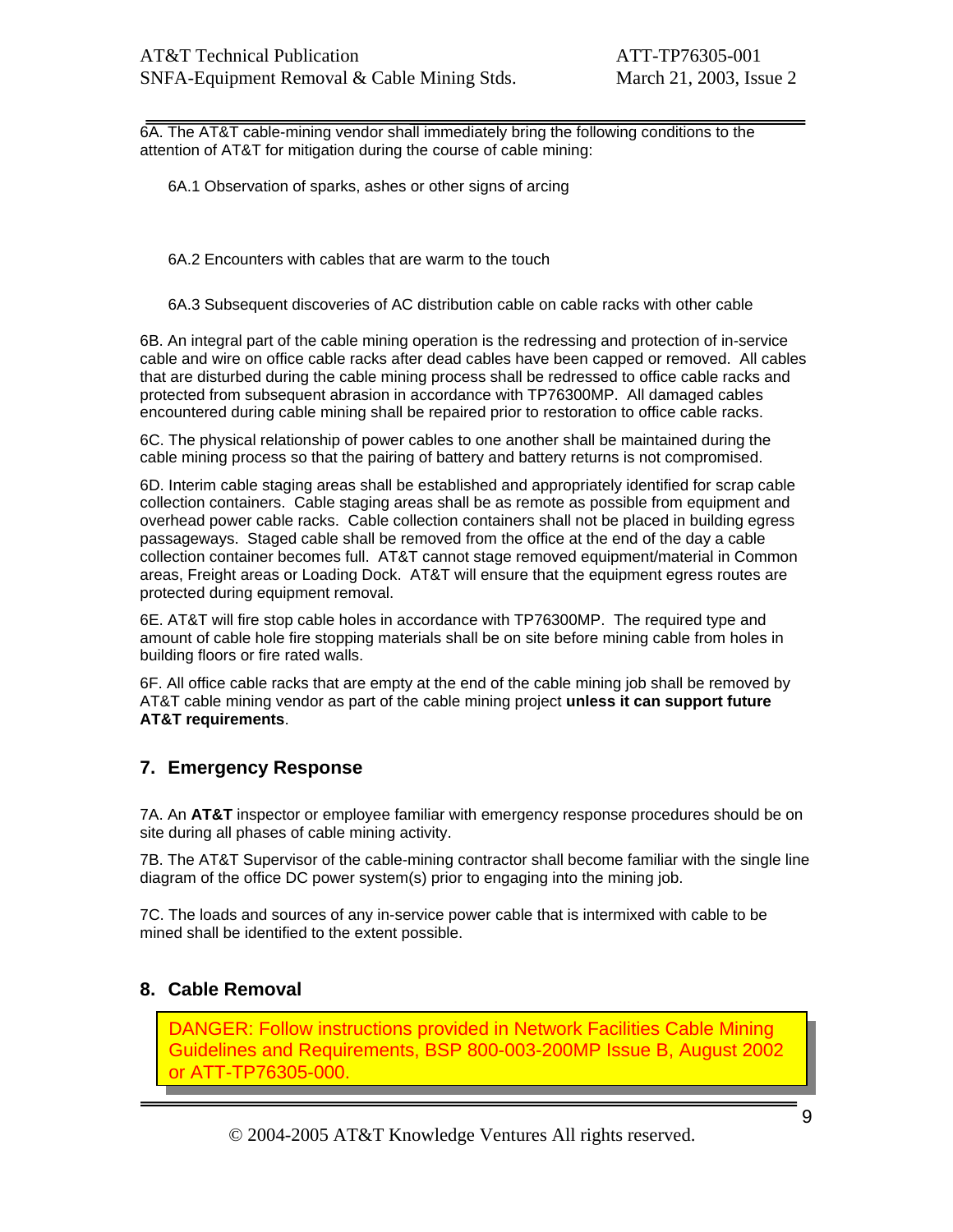8A. All tools and physical activities shall be in compliance with TP76300. Cable wedges shall be made of non-conductive materials, and shall be free from sharp edges. Tools shall never be left or stored in the office overhead superstructure.

8B. Transport cables shall be cut and capped as close as possible to the **'meet point'** and mined towards its other end. Switch cables should be completely mined out by AT&T cable mining vendor.

8C. Cable mining shall be performed on a building-bay by building-bay basis to the extent possible and practicable. A building bay is an approximate 400 SQ. FT. area bordered by building columns and/or walls. Cable mining shall begin at low cable pile-up areas and proceed towards heavy pile-up areas.

8D. Cable mining shall begin with switchboard and other miscellaneous cable racks. Cable racks containing only power cable shall be mined last unless otherwise instructed by **AT&T**. For multistory buildings, cable racks containing only power cable shall be the last types of cable rack to be mined on a given floor. AT&T will remove all power cables from the power plants to the AT&T equipment areas. AT&T will remove all power equipment and batteries from their power plant and remove auxiliary framing, aisle lighting and cable racking in the power area **unless it can support future AT&T requirements**.

8E. Cable mining in multistory buildings should begin on the upper most floors and proceed towards office power plants. Cable shall be mined from all horizontal cable racks before it is mined from vertical racks leading to another floor.

8F. Before mining cable from between building floors, all cable hole fire stopping material shall be removed from cable holes. Cable holes shall be vacuumed free of dust and debris before the their bottom cover plate is removed.

8G. Mining vertical cable between floors shall be accomplished incrementally to avoid entire runs of cable being unsupported simultaneously. To accomplish this, no more than one-half of the supports for vertical cable runs between floors shall be removed at a time. Accordingly, the top portion of a cable rack shall be mined and remaining working cables (if applicable) redressed to the cable rack before the lower portion of the cable rack is mined.

8H. The ends of all dead cable that will remain on office cable racks shall be sufficiently covered with tape or heat shrink tape wrap to protect people and other cables from abrasion.

### **9. Temporary Cable Supports**

9A. All in-service cable shall be adequately supported during the cable mining process. To minimize the introduction of stress to the conductors of working cable, horizontal cable runs shall not be allowed to sag more than 4" between cable supports.

9B. The below cable strap sizes and maximum cable pileup requirements shall be followed when supporting in service cable to or from cable support structures.

| <b>Minimum Strap</b> | <b>Bundled Cable</b><br><b>Diameter</b> | <b>Layered Or Secured Cable</b> |                 |              |
|----------------------|-----------------------------------------|---------------------------------|-----------------|--------------|
| Width                |                                         | Power Cable                     | $<$ 1'-8" Racks | >1'-8" Racks |
| 4 H                  | -3"                                     | -                               |                 |              |
| ייר                  | $3"$ to $<6"$                           | -                               |                 |              |
| יפ                   | $6"$ to $< 10"$                         | -                               |                 | -            |

© 2004-2005 AT&T Knowledge Ventures All rights reserved.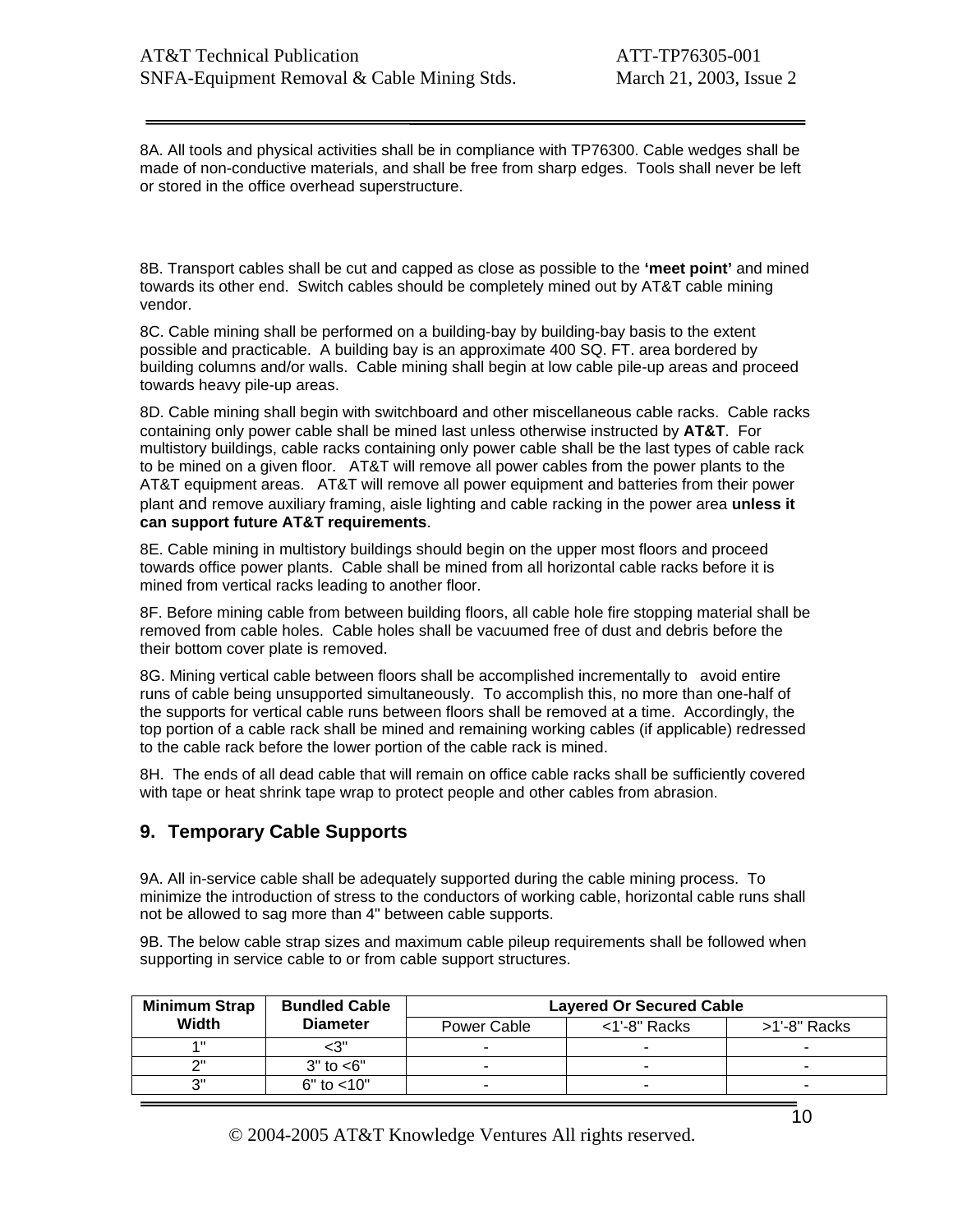| 4 II | $1^{\prime}$<br>- I G | Öľ<br><b>AVE</b><br><u>_</u>                                               | יי<br>Pile-√<br>۰.<br>UL | יי<br>∵Pile-<br>JD.<br>- |
|------|-----------------------|----------------------------------------------------------------------------|--------------------------|--------------------------|
|      |                       | . .<br>$\sqrt{2}$<br><br>٠Uc<br>'ile-L<br>$\sqrt{2}$<br>-<br>$\sim$ $\sim$ |                          |                          |

Note: 2" and 3" strap widths may be a combination of adjacent I" wide straps. 4" strap widths may be a combination of adjacent 2" wide straps. Rope and lacing cord shall not be used as a temporary cable support.

# **10. Elevating Cable**

**DANGER:** Follow instructions provided in Network Facilities Cable Mining Guidelines and Requirements, BSP 800-003-200MP Issue B, August 2002 or T-TP76305-000.

10A. All cable hoisting/ elevating activity shall be accomplished according to the cable support requirements specified in Section 9 above. Cable shall never be elevated more than is necessary to access the cable to be removed.

10B. Elevated cable shall be returned to the cable rack immediately after cable is mined and during prolonged periods of work stoppage such as during weekends. For this reason, cable mining involving elevated cable should be planned and accomplished by a single and continuous work effort.

10C. Depending on the methods used, hoisting or elevating cable from their cable racks may introduce undesirable horizontal stress to the office auxiliary framing arrangement. For this reason temporary grids of auxiliary framing or other structurally appropriate apparatus should be temporarily installed for hoisting or elevating cable.

10D. When office auxiliary framing will be used for hoisting or elevating cable runs, it shall be stiffened by the addition of temporary structural members so that it does not deflect inwards towards the cable load. Hoisting apparatus shall never be attached to office cable racks.

10E. Attachment of hoisting apparatus to auxiliary framing support rods shall be avoided whenever possible. When necessary, attachment of hoisting apparatus to hanger rods shall only be done at the rod's point of attachment to the ceiling or auxiliary framing. Auxiliary framing support rods shall not be used for the temporary support of cable bundles larger than 9", or layered type power cable runs.

10F. Vertical to horizontal cable rack fabrications at the underside of cable holes in building floors shall be temporarily supported by auxiliary framing or other structurally appropriate apparatus when cable mining will occur on the vertical rack on the floor above. These cable rack supports shall be in place before cable supports (stitching and/or clips) are removed from vertical racks on the floor above.

### **11. Job Methods of Procedures**

11A. A detailed MOP shall be prepared by AT&T's cable mining contractor in accordance with TP76300MP. The MOP shall include:

11A.1 The working hours the AT&T cable mining contractor will normally be in the office.

11A.2 A description of works barriers the AT&T cable mining contractor is responsible for providing.

11A.3 A general description of how the cable-mining project will be sequenced, including specific requests or restrictions imposed by **AT&T**.

© 2004-2005 AT&T Knowledge Ventures All rights reserved.